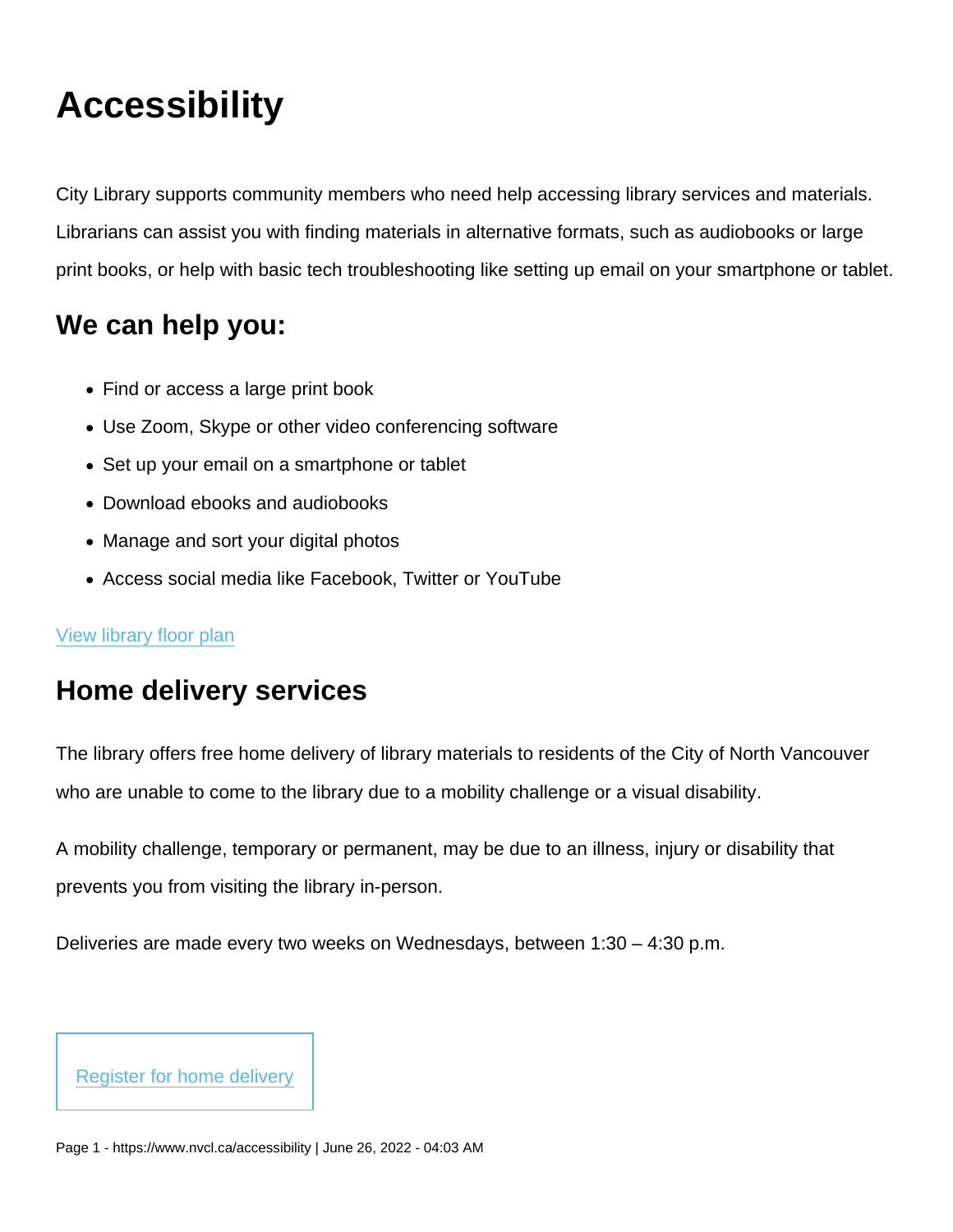### Wheelchair access

The library's main entrance is wheelchair accessible.

Wheelchair access vehicles such as the [HandyDART](https://www.translink.ca/rider-guide/transit-accessibility/handydart) can drop customers off from the 14th Street access via Chesterfield, or by the shipping entrance in the back alley behind the shops on Lonsdale.

Public washrooms on the second and third floor can accommodate wheelchairs. There is also a limited access washroom on the first floor that wheelchair customers can use by request at the Welcome Desk.

Most public computers are set on counters that are within wheelchair height standards.

In emergencies where elevators cannot be used, there is an evacuation chair that staff can use to move wheelchair customers down the stairs.

### Parking

Underground pay parking is accessible via 14th Street from Chesterfield Avenue. If you're dropping off books or grabbing a quick coffee at the café, there are four 15-minute free spots available at the east end of the parkade on Level 1. Additional free street parking is located around the library.

Pay parking is \$1 per hour, plus a 25¢ fee. You can pay for parking at one of the machines or via the [Passport Parking app.](https://www.passportparking.com/) The library parkade zone is 70501. Vehicles left in the parkade after hours risk being locked in or towed at the owner's expense.

Parking and parking guidelines are managed by the City of North Vancouver. If you have questions about parking in the library parkade, please call [604-983-7305](tel:604-983-7305).

#### Parkade hours

Monday to Thursday

6 am - 9:30 pm

Page 2 - https://www.nvcl.ca/accessibility | June 26, 2022 - 04:03 AM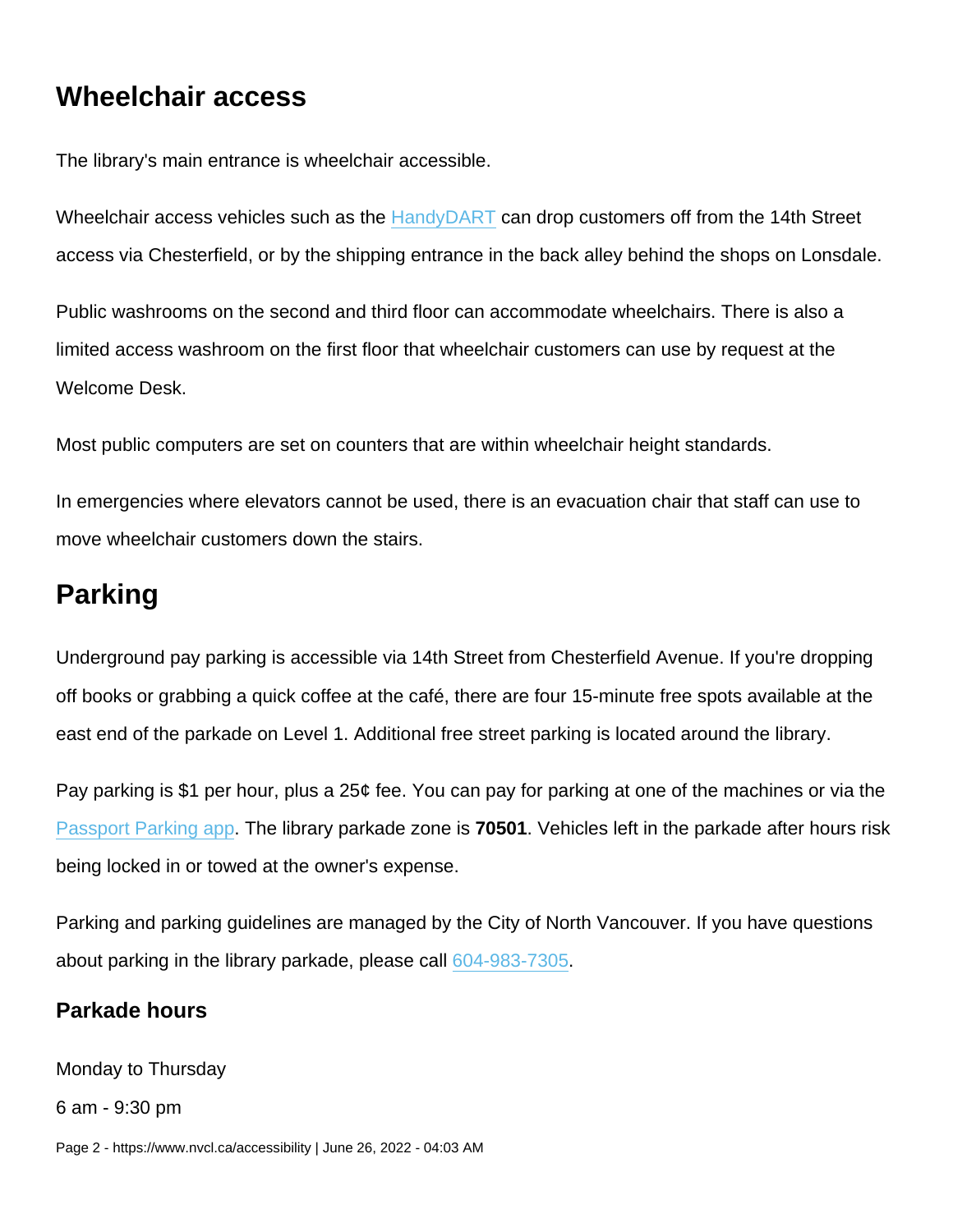Friday to Sunday

9 am - 6 pm

### Accessibility kit

Borrow an accessibility kit at the third floor info desk to improve your experience on a public computer.

#### Accessible keyboard

Featured in our accessibility kit, an oversized, high-contrast keyboard and a large trackball mouse are available for use in the library. These items are designed for people with visual and mobility challenges to better use one of the library's public computers.

# Large print books

The library has a collection of [large print books](https://nvc.ent.sirsidynix.net/client/en_US/nvcl/search/results?te=&lm=LARGEPRINT) in different genres like mysteries and westerns. This collection is regularly updated to provide the latest and most popular titles.

# Talking books

Talking books, our accessible audiobook collection, is available for people with visual, physical or cognitive disabilities.

In addition to our own collection, we can also arrange to borrow material from CELA, NNELS and from libraries across the Lower Mainland.

# DAISY players

A DAISY (Digital Accessible Information System) player has large, tactile buttons for playing MP3s and commercial audio CDs. The library has a selection of these players available.

# NNELS books